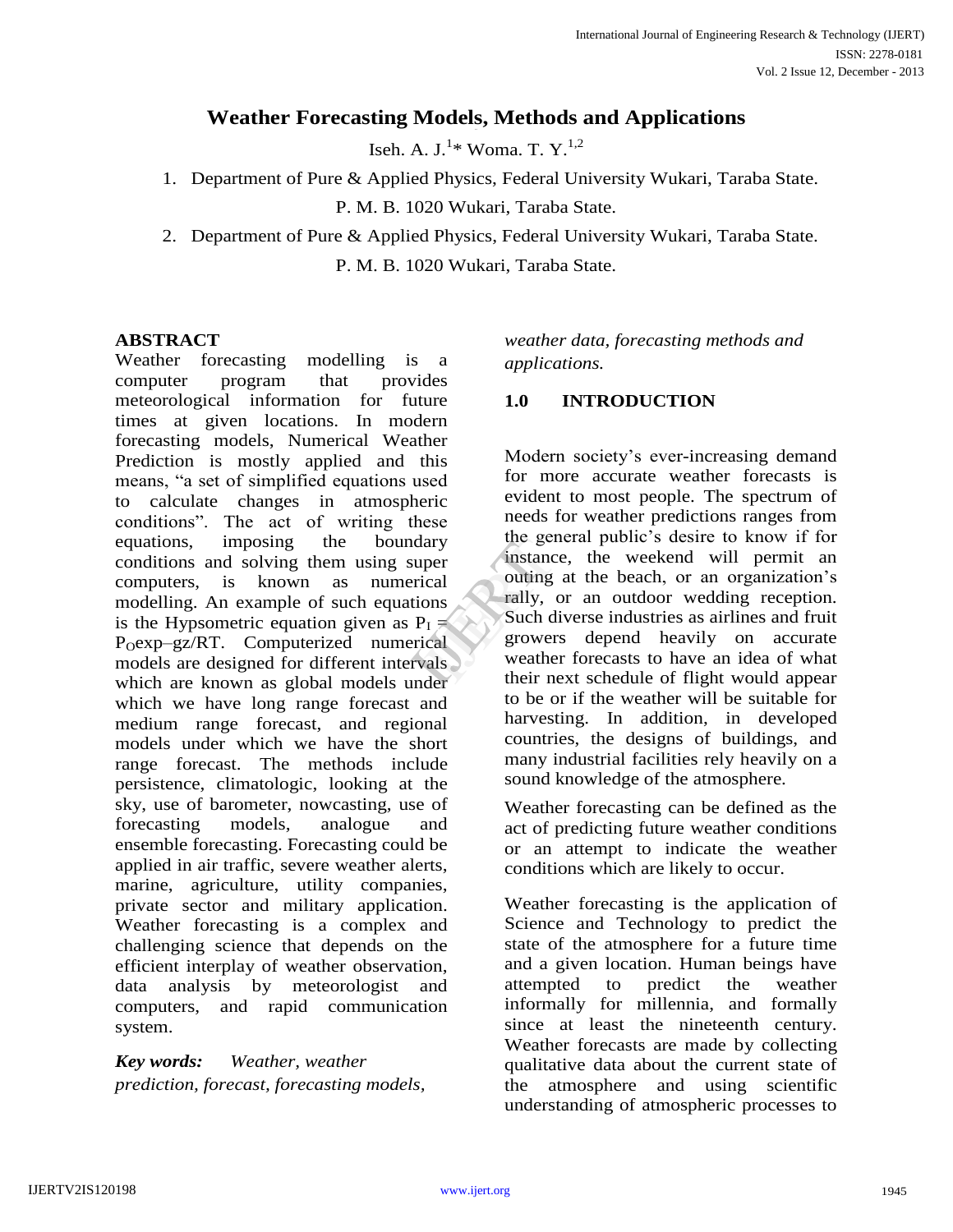project how the atmosphere will evolve within the next few hours.

Once, an all-human endeavour based mainly upon changes in barometric pressure, current weather conditions and sky conditions, forecast models are now used to determine future conditions. A model, in this context, is a computer program that produces meteorological information for future times at given positions and altitudes. The horizontal domain of a model is either global, covering the entire earth, or regional, covering only part of the earth. Regional models also are known as limited area models. Human input is still required to pick the best possible forecast model to base the forecast upon, which involves pattern recognition skills, knowledge of model performance and knowledge of model biases. The chaotic nature of the atmosphere, error involved in measuring the initial conditions, an incomplete understanding of atmospheric processes mean that forecast become less accurate as the difference in current time and the time for which the forecast is being made increases.

There are a variety of end users to weather forecasts. Weather warnings are important forecasts because they are used to protect life and property. Forecasts based on temperature and precipitation are important to agriculture, and therefore to commodity traders within stock markets. Temperature forecasts are also used by utility companies to estimate demand over coming days. On an everyday basis people use weather forecasts to determine what to wear on a given day. Since in recent time in Uyo – Nigeria for example, outdoor activities are severely curtailed by heavy rains, forecasts can be used to plan activities around these events, and to plan ahead and survive them.

# **2.0 HOW MODELS CREATE FORECASTS**

## **2.1 Data collection**

Since invention of the first weather instruments in the seventeenth century weather observation has undergone considerable refinement. Denser monitoring networks, more sophisticated instruments and communication systems, and better-trained weather observers, have produced an increasingly detailed, reliable and representative record of weather and climate. In weather forecasting, data collection has been divided into two categories namely:

- i. Surface weather observations
- ii. Upper-air weather observations.

## **Surface Weather Observations**

Surface weather observations are the fundamental data used for safety as well as climatological reasons to forecast weather and issue warnings worldwide. They can be taken manually by a weather observer, by computer through observers to augment the otherwise automated weather station. Fourface<br>
ete<br>
fundame<br>
ses<br>
and issue<br>
and issue<br>
by comp<br>
the other

> Referring to Lutgens and TarBuck (1989), a vast network of weather stations required to produce a weather chart will encompass enough to be useful for short-range forecasts. On a global scale, the World meteorological organization, which consists of over 130 nations, is responsible for gathering the needed data and producing some general prognostic charts.

> Surface weather observations of atmospheric pressure, temperature, wind speed and direction, humidity, precipitations are made near the earth's surface by trained observers or automatic weather stations. The World meteorological Organization acts to standardize the instrumentation, observing practices and timing of those observations worldwide. By international agreement, the regular synoptic observations are made every six hours beginning at midnight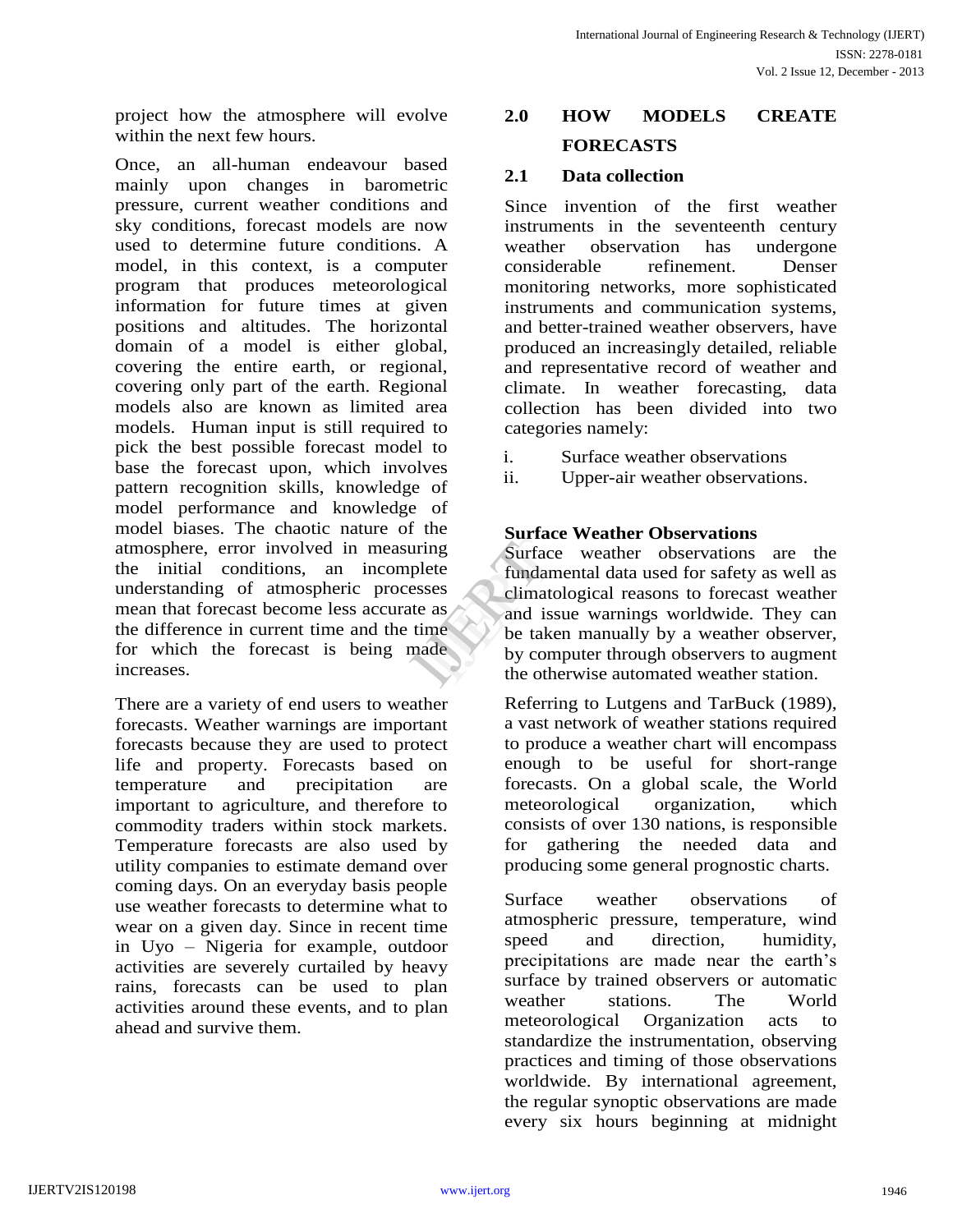Greenwish Mean Time (0000GMT, 0600GMT, 1200GMT and 1800GMT) each day. In addition, observations for aviation purposes are made at many airports every hour, or more often if the weather is changing rapidly. Specialized observations may also be made under certain conditions for agricultural, industrial, research, or other purposes (Miller and Thompson, 1975).

#### **Upper-air weather observations**

Measurements of temperature, humidity and wind above the surface are found by launching radiosondes on weather balloons. Radiosonde is a unit for use in weather balloons that measures various atmospheric parameters and transits them to a fixed receiver. Radiosondes may operate at a radio frequency of 403MHz or 1680MHz and both types may be adjusted slightly higher or lower as required. Mohan and Morgan (1991) states that, the instrument transmits to the ground station vertical profiles of air temperature, pressure, and relative humidity up to an altitude of about 30km. In addition, winds at various levels are computed by tracking the balloons with a radio direction finding antenna.

Upper-air weather data are also obtained by aircraft, dropwind sondes, radar, and satellites. Increasingly, data from weather satellites are being used because of their almost global coverage. Although their visible light images are very useful for forecasters to see development of clouds, little of this information can be used by numerical weather prediction models. The infrared data however, can be used as it gives information on the temperature at the surface and cloud tops. Individual clouds can also be tracked from one time to the next to provide information on wind direction and strength at the clouds steering level.

Miller and Thompson (1975) agrees that, the observations are collected at a number of points where there are processed by a Central weather analysis organization. Three locations have been designated by the World Meteorological Organization as World Meteorological Centers, these are located in Melbourne, Australia; Moscow, Russia; and Washington, D.C. U.S.A. In addition, most countries maintain national centers, where the basic weather needs of the domestic economy are met. In Nigeria, the National Meteorological Center is located in Abuja.

#### **2.1.1 Data assimilation and analysis**

In order to do their work, most numerical models look at the atmosphere as a series of boxes. In the middle of each box is a point for which the model actually calculates weather variables and makes forecasts. The result of this three dimensional boxing up of the atmosphere is known as the grid; the point in the middle is the grid point, and the distance between one point and another is called the grid spacing (Ackerman and Knox, 2003). Ed.<br>
is know<br>
the middle i<br>
ion<br>
between<br>
ure,<br>
grid space<br>
an<br>
Grid poi<br>
get fuss

Grid point models of the atmosphere can get fussy when the data in the initial conditions is not obtained at exactly the location of the grid point. Also, the process of creating an evenly spaced data set from irregularly spaced observations is called interpolation.

Ackerman and Knox (2003) then say that, the multiple jobs of interpolating and smoothing the data for use in numerical models are collectively called data assimilation.

During the data assimilation process, information gained from the observations is used in conjunction with a numerical model's most recent forecast for the time that observations were made, since this contains information from previous observations. This is used to produce a three-dimensional representation of the temperature, moisture and wind called a meteorological analysis. This is the models estimate of the current state of the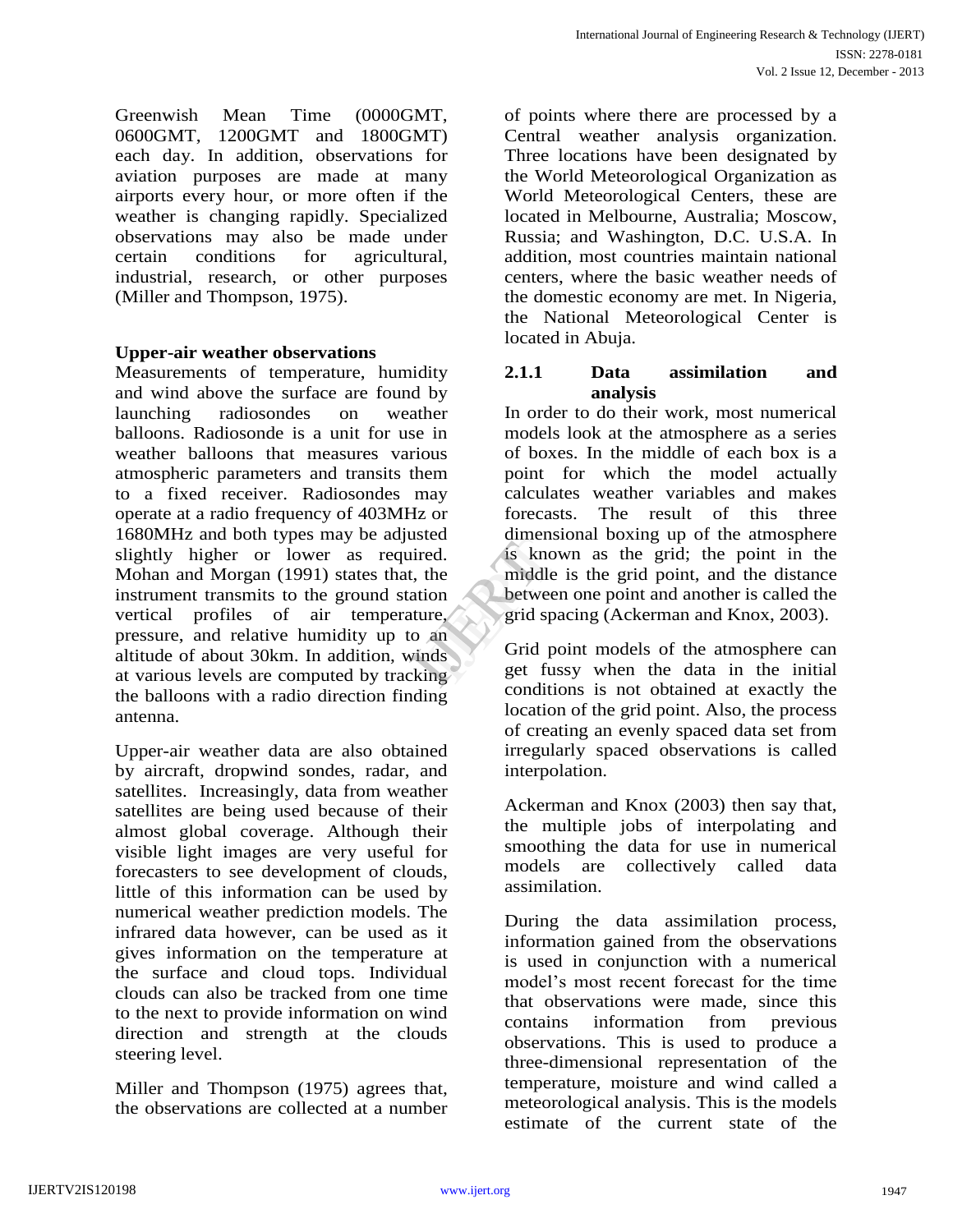atmosphere. Data assimilation proceeds by analysis cycles. In each analysis cycle, observations of the current (and possibly, past) state of a system are combined with the result from and mathematical model (the forecast) to produce an analysis, which is considered as "the best" estimate of the current state of the system. This is called the analysis step. Essentially, the analysis step tries to balance the uncertainty in the data and in the forecast. The model is then advanced in time and its result becomes the forecast in the next analysis cycle.

## **2.1.2 Numerical weather prediction**

Linacre and Geerts (1997) define Numerical Weather prediction (NWP) as a simplified set of equations called the primitive equation used to calculate changes of conditions. Modern weather forecasting relies heavily on numerical weather prediction.

According to Lutgens and TarBuck (1989), the word "numerical" is misleading, for all types of weather forecasting are based on some quantitative data and therefore could fit under this heading. Numerical weather prediction is based on the fact that the gases of the atmosphere obey a number of known physical principles. Ideally, these physical laws can be used to predict the future state of the atmosphere, given the current conditions. This situation is analogues to predicting future position of the moon based on physical laws and the knowledge of its current position. Still, the large number of variables that must be included when considering the dynamic atmosphere makes this task extremely difficult. cal<br>
We can<br>
through<br>
(39),<br>
all<br>
on<br>  $\frac{dP}{P}$  =<br>
Integration<br>  $\frac{dP}{P}$  =<br>
Integration<br>  $\frac{dP}{P}$  =

Manipulating the huge data sets and performing the complex calculations necessary to do this (weather prediction) on resolution fine enough to make the result useful requires the use of some of the most powerful supercomputers.

Referring to the work of Houghton (1986), the task of writing the equations and the boundary conditions in a suitable form and then of solving them with high speed digital computers is known as numerical modeling. By comparing the behaviour of the model with that of the real atmosphere, the validity of the procedures employed by the model is tested. The most important application of numerical modeling is the development of methods sufficiently reliable and sufficiently fast to be used in routine weather forecasting.

There are numerous equations employed in this work of forecasting models one of which is the hypsometric equation which can be derived from the hydrostatic equation written as

$$
dP = -P\frac{g}{RT}dZ \qquad (1)
$$

We can simplify equation (1) by dividing through with P to have

$$
\frac{dP}{P} = \frac{-g}{RT}dZ
$$
 (2)

Integrating the right hand side of equation (2) from  $P_0$  to  $P_1$  and the left hand side from  $Z_0$  to  $Z_1$ , we have:

$$
\int_{P_0}^{P_1} \frac{dP}{P} = \frac{-g}{RT} \int_{Z_0}^{Z_1} dZ + C
$$

Let  $C = 0$ 

$$
[InP]_{P_0}^{P_1} = \frac{-g}{RT} [Z]_{Z_0}^{Z_1}
$$

$$
\rightarrow \text{InP}_1 - \text{InP}_0 = \frac{-g}{RT}(Z_1 - Z_0)
$$

$$
\to \ln (P_1/P_0) = \frac{-g}{RT}(Z_1 - Z_0) \ . \tag{3}
$$

Taking the exponent of both sides of equation (3), we have:

$$
e^{\ln(P_1/P_0)} = e^{\left[\frac{-g}{R_T}(Z_1 - Z_0)\right]}
$$
  
\n $P_1/P_0 = e^{\left[\frac{-g}{R_T}(Z_1 - Z_0)\right]}$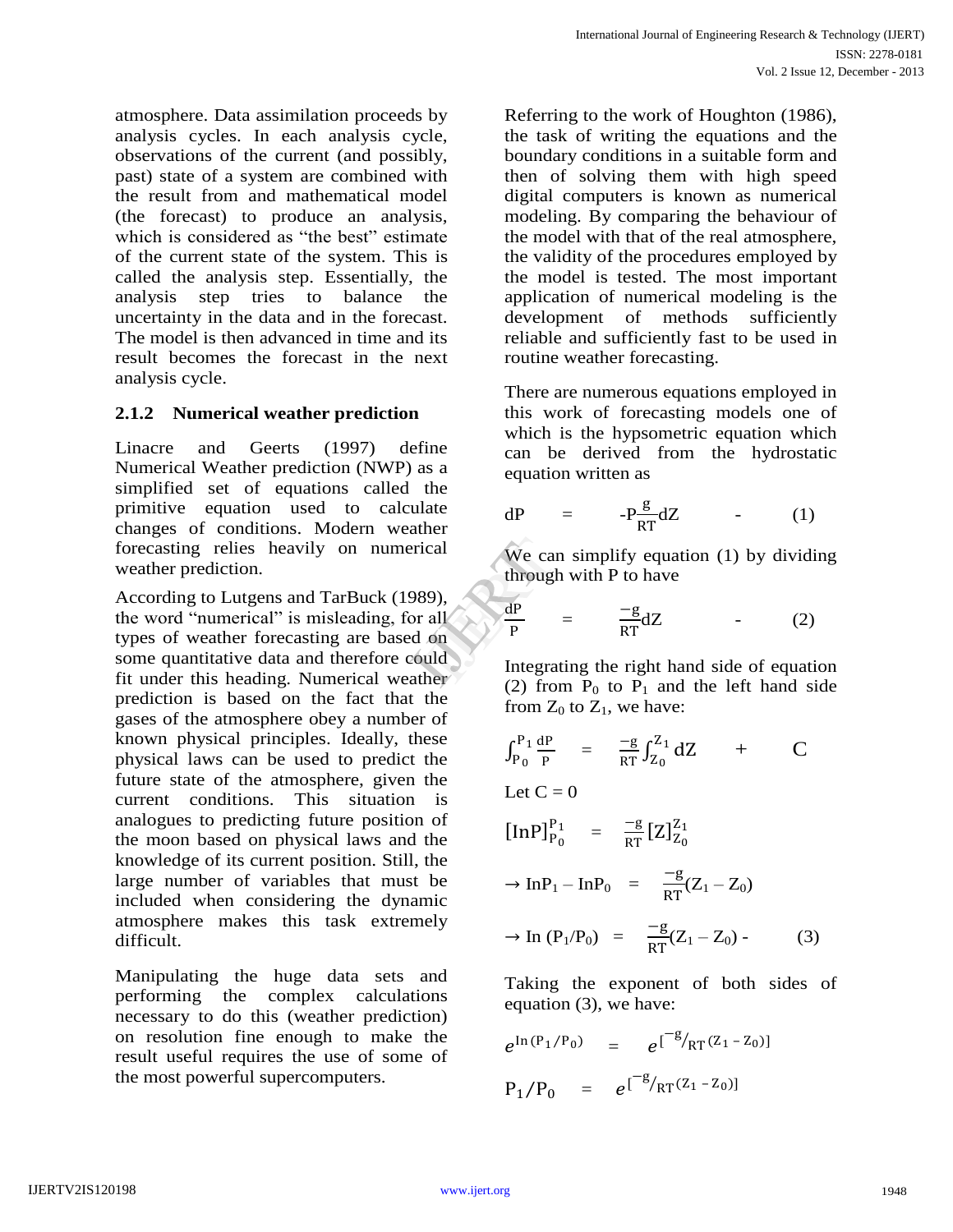$$
\rightarrow P_1 = P_0 e^{[\begin{matrix} -g \\ R}T^{(Z_1 - Z_0) \end{matrix}]}
$$

At sea level,  $Z_0 = 0$ . Thus,

$$
P_1 = P_0 e^{\int^{-g} Z_1} /_{RT} \qquad (4)
$$

Equation (4) is the Hypsometric equation, which gives the pressure  $P_1$  of the atmosphere at a particular height  $Z_1$ ,

Where  $P_0$  is the pressure at the sea level,

g is acceleration due to gravity.

R is the molar gas constant and

T is the temperature at the surface

Mohan and Morgan (1991) agree with Barry and Chorley (1992) that, some computerized numerical models of the atmosphere are designed to operate over different spatial scales depending on the forecast range. For medium range forecasts (up to 10 days), observational data are fed into the computer from all over the globe, since within that forecast range a weather system may travel long distances. On the other hand, for short-range forecasts (up to 3 days), the model utilizes data drawn from a more restricted region of the globe. Compared to a global model, a regional model offers the advantage of greater resolution of data over a smaller area of interest. Ver The most<br>the processin<br>fed<br>be, Global r<br>the global number<br>the 1.

As it is, there are basically three types of numerical weather prediction models namely: short-range forecasts, medium range forecast (as briefly discussed by Mohan and Morgan, 1991; and Barry and Chorley, 1992 above), and long range forecast.

Thus, Linacre and Geerts(1997) describes long range forecasts as descriptive forecasts which are made for times of ten to thirty days or one to four months (a seasonal outlook). Also, use is made of a dynamical numerical weather prediction model which allows for oceanic processes, which are too slow to be important in short range weather forecasting.

Meteorological bureaux now regularly provide seasonal outlook, with an accuracy notably enhanced by increased understanding of the relevance of the southern oscillation, indicated by the sea surface temperatures, the strength of the trade winds, the location of areas of day convention across the tropical Pacific Ocean, and the depth of themocline.

But of all these three types of numerical weather prediction, Mohan and Morgan (1991) say that actually, when viewed with the objectivity of statistical analysis, shortrange weather forecasting is surprisingly more accurate probably because of the short range of time within which this forecast is made for.

The most modern models of weather data processing systems for the two categories of numerical models are as follows:

**Global models:** Some of the better-known global numerical models are:

1. Global Forecast System (GFS) – Developed by the National Organization for the Atmosphere in America. Output is freely available.

2. NOGAPS – Developed by the US Navy to compare with the GFS

- 3. Global Environmental Multi-scale Model (GEM) – Developed by the meteorological service of Canada
- 4. European Centre for Medium Range Weather Forecasts (ECMWF) – a model run by the Europeans with limited availability
- 5. UKMO Developed by the United Kingdom Meteorological Office. Limited availability, but is hand corrected by professional forecasters.

6. GME – developed by the German Weather Service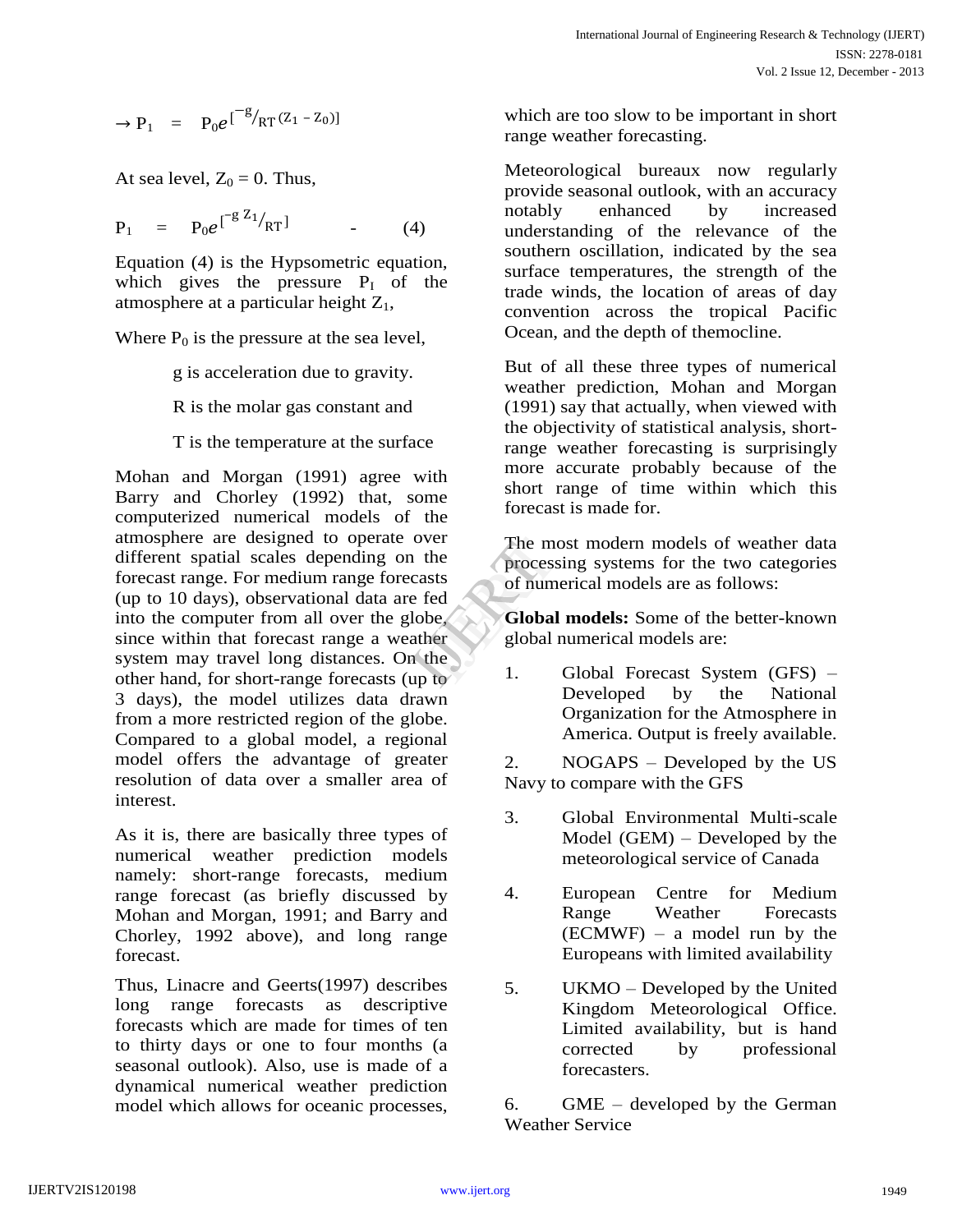- 7. ARPEGE developed by the French Weather Service, Meteo France.
- 8. Intermediate General Circulation model (IGCM) – developed by members of the Department of Meteorology at the University of Reading.

**Regional models:** Some of the betterknown regional numerical models are:

- 1. The Weather Research and Forecasting (WRF) Model was developed co-operatively by NCEP and the meteorological research community. WRF has several configurations including:
	- a. WRF NMM: The ERF Non-hydrostatic Mesoscale Model is the primary shortterm weather forecast model for the United State,
	- b. AR-WRF: Advanced Research WRF developed primarily at the United State National Center for Atmospheric Research (NCAR)
- 2. The North American Mesocale Model (NAM)
- 3. Colorado State University for numerical simulations of atmospheric meteorology and other environmental phenomena on scales from metres to hundreds of kilometres
- 4. MMS The fifth Generation mesoscale model
- 5. The Advanced Region Prediction System (ARPS) – developed at the University of Oklahoma. It is a comprehensive multi-scale nonhydrostatic simulation and prediction system that can be used for regional scale weather prediction up to the tornadscale simulation and prediction.
- 6. High Resolution Limited Area Model (HIRLAM)
- 7. GEM LAM Global Environmental Multi-scale Limited Area Model
- 8. Aladin: The high resolution limited area hydrostatic and nonhydrostatic model developed operated by several European and North African countries under the leadership of Meteo-France.
- 9. COSMO: The COSMO Model, formerly known as LM, aLMD or LAMI, is a limited area nonhydrostatic model developed within the framework of the consortium for small scale modelling (Germany, Switzerland, Italy, Poland and Greece). www.wikipedia.com.

According to Linacre and Geerts (1997), the advantage of numerical weather prediction is that it avoids errors of human judgment in deriving the prognosis, and can be steadily improved by enlarging the amount and reliability of input data, by new understanding of the Physics of atmospheric change, and by faster, larger computers. For-<br>
ast prediction<br>
e, judgmen<br>
can be st<br>
can be st<br>
atmosphe<br>
atte atmosphe<br>
for compute

# **2.1.3 Model Output Post Processing**

The raw output is often modified before being presented as the forecast. This can be in the form of statistical techniques to remove known biases (a term used to describe a tendency or preference towards a particular perspective, ideology or result) in the model, or its adjustment to take into account consensus among other numerical weather forecast. MOS or Model Output Statistics is a technique used to interpret numerical model output and produce sitespecific guidance. This guidance is presented in coded numerical form, and can be obtained for nearly all National Weather Service reporting stations.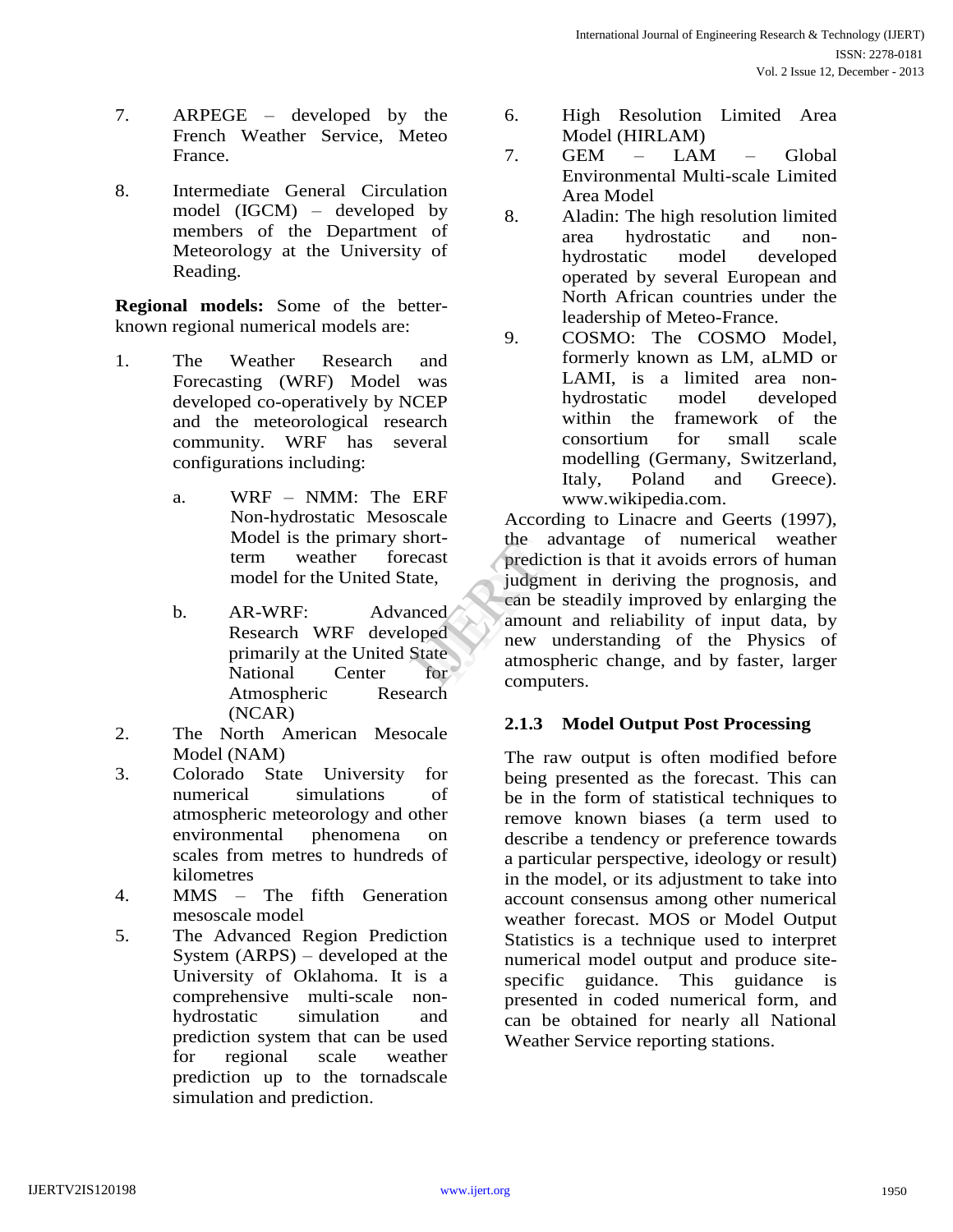#### **3.0 FORECASTING PROBLEMS**

An important goal of all scientific endeavour is to make accurate predictions. The physicist or chemist who conducts an experiment in the laboratory does so in the hope of discovering certain fundamental principles that can be used to predict the outcome of other experiments based on those principles. In fact, most of the laws of science are merely very accurate predictions concerning the outcome of certain kinds of experiments. But few physical scientists are faced with more complex or challenging prediction problems than the meteorologist.

In the first place, the meteorological laboratory covers the entire globe, so that even the problem of measuring the present state of the atmosphere is tremendous. Furthermore, the surface of the earth is an irregular combination of land and water, each responding in a different way to the energy source – the sun. Then, too, the atmosphere itself is a mixture of gaseous, liquid, and solid constituents, many of which affect the energy balance of the earth, one of them, water, is continually changing its state. Also, the circulations of the atmosphere range in size from extremely large ones, which may persist for weeks or months, to minute whirls, with life spans of only a few seconds. Exer, the T<br>
the T<br>
the T<br>
us, h<br>
of C<br>
the T<br>
ully

According to Miller and Thompson (1975) and Ayado and Burt (2001) the problem of forecasting then, involves an attempt to observe, analyze and predict the many interrelationships between the solar energy source, the physical feature of the earth, and the properties and motions of the atmosphere. This is the basis on which weather forecasts still go wrong today.

Ackerman and Knox (2003) points out reasons why forecasts still go wrong today by stating that the limitations which directly relates to today's numerical forecast models are as follows:

- i. **Imperfect data:** The data of today's numerical models still includes a large helping of radiosonde observations. However, the number of radiosonde sites in the World over has actually declined over the past few decades. Developed countries in the world today, spend more money in launching weather satellites than for boring weather balloons. Satellite data are global in average, but researchers in data assimilation are still trying to figure out how this data can be "digested" properly by the models. In addition, important meteorological features still evade detection, especially over the oceans. The model results are only as good as the data in its initial conditions. ii. **Faulty "vision" and "fudges":**
	- Today's forecasts also involve an inevitable trade-off between horizontal resolution and the length of the forecast. This is because fine resolution means lots of point at which to make calculations. This requires a lot of computer time. A forecast well into the future also requires millions or billions more calculations. If fine resolution is combined with a long range forecast, the task would choke the fastest supercomputers today. One would not get forecasts for weeks. Future improvement in computing will help speed things up.

In the meantime, however, some models are still not able to pick or "see" small-scale phenomena such a clouds, raindrops, and snowflakes. To compensate for this fuzzy "vision" of models, the computer code includes crude approximations of what is not being seen. These are called parameterizations. Even though much science goes into them, these approximations are nowhere close to capturing the complicated reality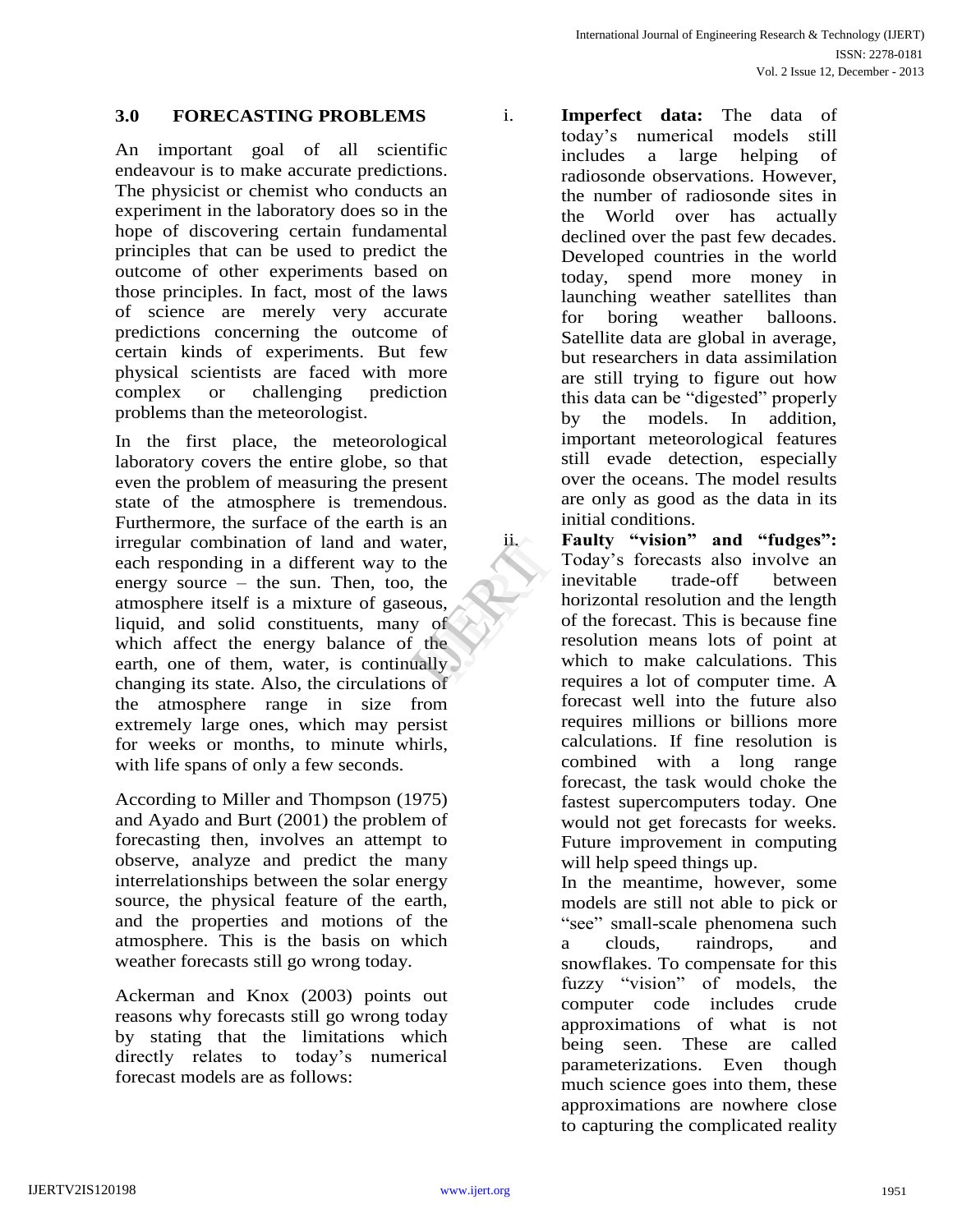of the phenomena. This is because; the smallest scale phenomena are often the most daunting to understand. Therefore, it is not an insult to meteorologists' abilities to say that parameterizations are "fudges" of the actual phenomena.

iii. Chaos: It will be surprising to note that, even if a supercomputer which could do quadrillions of calculations each second were to be invented, no better forecasting result would still be gotten. Brute force numerical weather forecasting with extremely fine resolution has its limits.

> The reason for these limits is a curious property of complex, evolving systems like the atmosphere. It is called "Sensitive dependence on initial conditions", and is a hallmark of what is popularly known as chaos theory. Chaos in the atmosphere does not mean that everything is a mess; instead, it means that the atmosphere both in real life and in a computer model may read very differently to initial conditions that are only slightly different.

Because we do not know the atmospheric conditions perfectly at any time, chaos means that the resemblance between a model's forecast and reality will be less and less with each passing day.

## **4.0 METHODS OF WEATHER FORECASTING**

Of course for weather forecast to exist there must be methods on which it is done. These methods are as follows:

# **4.1 Persistence forecasting**

Persistence forecasting is the easiest method of forecasting which assumes a continuation of the present. It relies upon today's conditions to forecast the weather when it is steady state, such as during the summer season in the tropics. This method of forecasting strongly depends upon the presence of a stagnant weather pattern. It can be useful in both short-range forecasts and long-range forecasts.

Persistence forecasts are used by local forecasters in determining such events as the time of the arrival of a thunderstorm that is moving toward their region. Persistence forecasts do not account for changes that might occur in the intensity or in the path of a weather system, and they do not predict the formation. Because of these limitations and the rapidity with which weather system change in most geographical regions, persistence forecasts break down after twelve hours, or a day at most.

## **4.2 Climatology forecasting**

Whereas persistence forecasting is most accurate over short periods (before factors for change have had time to operate), the best estimate of the weather a long time ahead is the average value of past measurements there at that time of day and year. IS",<br>
IS",<br>
IS",<br>
IS",<br>
IS",<br>
IS",<br>
IS",<br>
IS",<br>
IS",<br>
IS",<br>
IS",<br>
IS",<br>
IS",<br>
IS",<br>
IS",<br>
IS",<br>
IS",<br>
IS",<br>
IS",<br>
IS",<br>
IS",<br>
IS",<br>
IS",<br>
IS",<br>
IS",<br>
IS",<br>
IS",<br>
IS",<br>
IS",<br>
IS",<br>
IS",<br>
IS",<br>
IS",<br>
IS",<br>
IS",<br>
IS",<br>
IS",<br>

> Climatology forecast relies on the observation that weather for a particular day at a location does not change much from one year to the next. As a result, a long term average of weather on a certain day or month should be a good guess as the weather for that day or month. The most obvious climatology forecast in this part of the world (Nigeria) is, "Cold in December, warm in July (the popular July break)". One does not need to be a meteorologist to make that forecast.

Today's numerical forecast methods still use climatological statistics as a "reality check". There make sure that the computer models are not going off the deep end, climatologically speaking.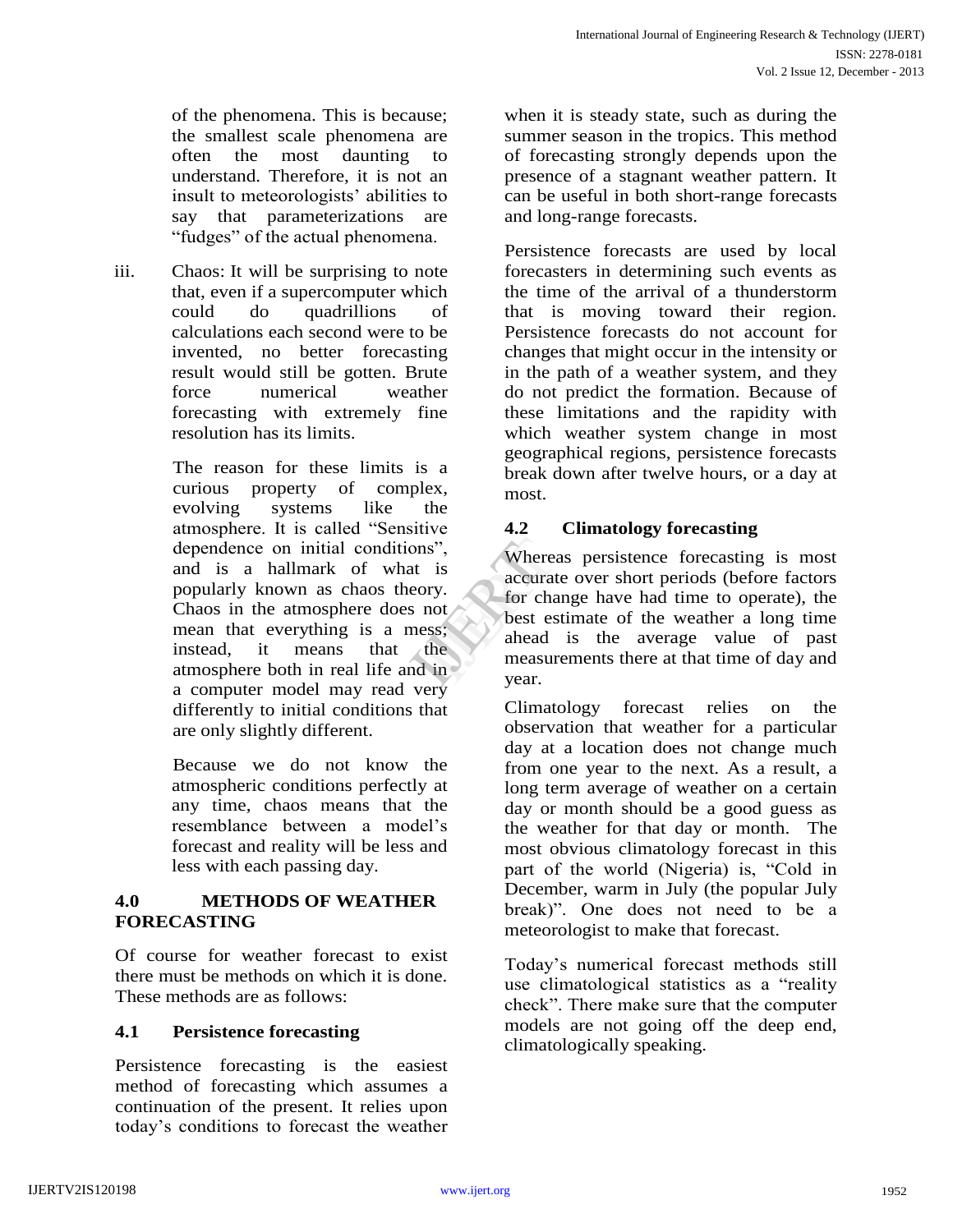## **4.3 Looking at the sky**

Along with pressure tendency, use of the sky condition is one of more important weather parameters that can be used to forecast weather in mountainous areas. Thickening of cloud cover or the invasion of a higher cloud deck is indicative of rain in the near future. Morning fog portends fair conditions, as rainy conditions are preceded by wind or clouds, which prevent fog formation. The approach of a line of thunderstorm could indicate the approach of a cold front. Cloud free skies are indicative of fair weather for the near future. The use of sky cover in weather prediction has led to various weather lore over the centuries.

#### **4.4 Use of a barometer**

Using barometric pressure and the pressure tendency (xthe change of pressure over time) has been used in forecasting since the late  $19<sup>th</sup>$  century. The larger the change in pressure, especially, if more than 2.54mmHg, the larger the change in weather can be expected. If the pressure drop is rapid, a low-pressure system is approaching, and there is a greater chance of rain. Rapid pressure rises are associated with improving weather conditions, such as clearing skies.

## **4.5 Nowcasting**

The forecasting of the weather within the next six hours is often referred to as nowcasting. In this time range, it is possible to forecast smaller features such as individual showers and thunderstorms with reasonable accuracy, as well as other features too small to be resolved by a computer model. A human given the latest radar, satellite and observational data will be able to make a better analysis of the small scale features present and so will be able to make a more accurate forecast for the following few hours.

Severe weather is typically short-lived (less than two hours) and, due to its mesoscale character (less than one hundred kilometers), it affects local/regional areas necessitating site-specific forecasts. Included in this category are thunderstorms, gust fronts, tornadoes, high winds especially along coasts, over lakes and mountains, heavy snow and freezing precipitation. The development of radar networks, new instruments and high speed communication links has provided a means of issuing warnings of such phenomena.

Several countries including Nigeria have recently developed integrated satellite and radar systems to provide information on the horizontal and vertical extent of thunderstorms, for example. Such data are, supplemented by networks of automatic weather stations that measure wind, temperature and humidity.

Nowcasting methods use highly automated computers and image analysis systems to integrate data from a variety of sources rapidly. Interpretation of the data displays requires skilled personnel and or extensive software to provide appropriate information. The prompt forecasting of wind shear and downburst hazards at airports is one example of the importance of nowcasting procedures. nce rapidly.<br>
1991 requires<br>
1991 requires<br>
1991 informat<br>
1991 informat<br>
1991 informat<br>
1991 informat<br>
1991 informat<br>
1991 informat<br>
1991 informat<br>
1991 informat<br>
1991 informat<br>
1991 informat<br>
1991 of nowca

## **4.6 Use of Forecasting Models**

In the past, the human forecasters were responsible for generating the entire weather forecast based upon available observation. Today, human input is generally confined to choosing a model based on various parameters, such as model biases and performance. Using a consensus of forecast models, as well as ensemble members of the various models, can help reduce forecast error. However, regardless how small the average error becomes with any individual system, large errors within any particular piece of guidance are still possible on any given model run. Humans can use knowledge of local effects, which may be too small in size to be resolved by the model to add information to the forecast.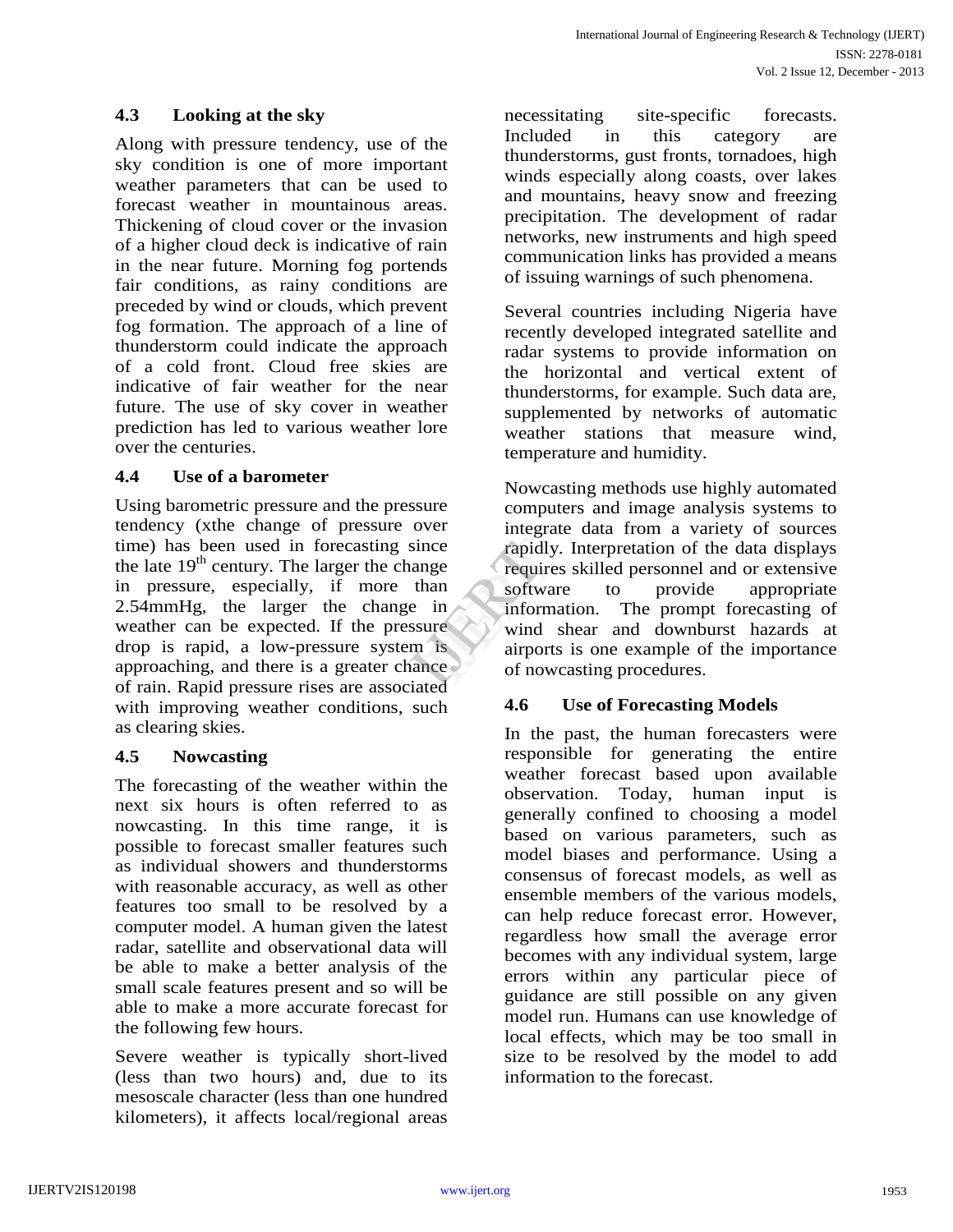## **4.7 Analogue Forecasting**

The analogue method is a complex way of making a forecast, requiring the forecaster to remember a previous weather event which is expected to be mimicked by an upcoming event. The analogue forecaster's task is to locate the date in history when the weather is a perfect match, or analogue, to today's weather. Then the forecast for tomorrow is simple – whatever happened in the day after the analogue will be the weather for tomorrow. The forecast for the day after tomorrow is whatever happened in the second day after the analogue, and so forth.

What makes it a difficult method to use is that, there is rarely a perfect analogue for an event in the future. In fact, no two patterns or sequences of weather are ever identical. There may, for example, be five reasonable analogues for a particular month, but examination of the succeeding weather sequences might show mild, rainy weather in two cases and cold spells in the other three. In the preparation of the forecast therefore, many factors, which can affect the weather trends, such as sea temperature and the extent or amount of rainfall, have to be taken into consideration.

Some call this type of forecasting pattern recognition. It remains a useful method of observing rainfall over data voids such as oceans, as well as the forecasting of precipitation amounts and distribution in the future. A similar method is used in medium range forecasting, which is known as teleconnections – when systems in other locations are used to help pin down the location of another system within the surrounding regime. Teleconnections are used by forecasters today to make general forecasts months into the future. While in short term forecasting, the pattern recognition is still used by weather forecasters to supplement today's computerized methods. But in the end the complexities of weather, like human personalities, defy simple categorization.

The main problem with this method may well be the lack of complete enough information, which also of course, limits the usefulness of numerical weather predictions.

#### **4.8 Ensemble Forecasting**

Although a forecast model will predict weather features evolving realistically into the distant future, the errors in a forecast will inevitably grow with time due to the chaotic nature of the atmosphere and the inexactness of the initial observations. The detail that can be given in a forecast therefore decreases with time as these errors increase. These become a point when the errors are so large that the forecast has no correlation with the actual state of the atmosphere.

However, looking at a single forecast gives no indication of how likely that forecast is to be correct. Ensemble forecasting entails the production of many forecasts in order to reflect the uncertainty into the initial state of the atmosphere (due to the errors in the observations and insufficient sampling). The uncertainty in the forecast can then be assessed by the range of different forecasts produced. However, the simple logic behind ensemble forecasting is that two runs of a model are not enough to base a forecast upon. The moment<br>
ing to be contracted<br>
iny the production<br>
the state of<br>
the state of<br>
sea<br>
of can there

> Ensemble forecasts are increasingly being used for operational weather forecasting. Ensemble forecasting requires a sophisticated understanding of the atmosphere and computer models.

## **5.0 APPLICATIONS OF WEATHER FORECAST**

The importance of accurate weather forecasts cannot be over emphasized as the needs for them are always craved for in virtually every aspect of life. These forecasts can be applied in the following areas: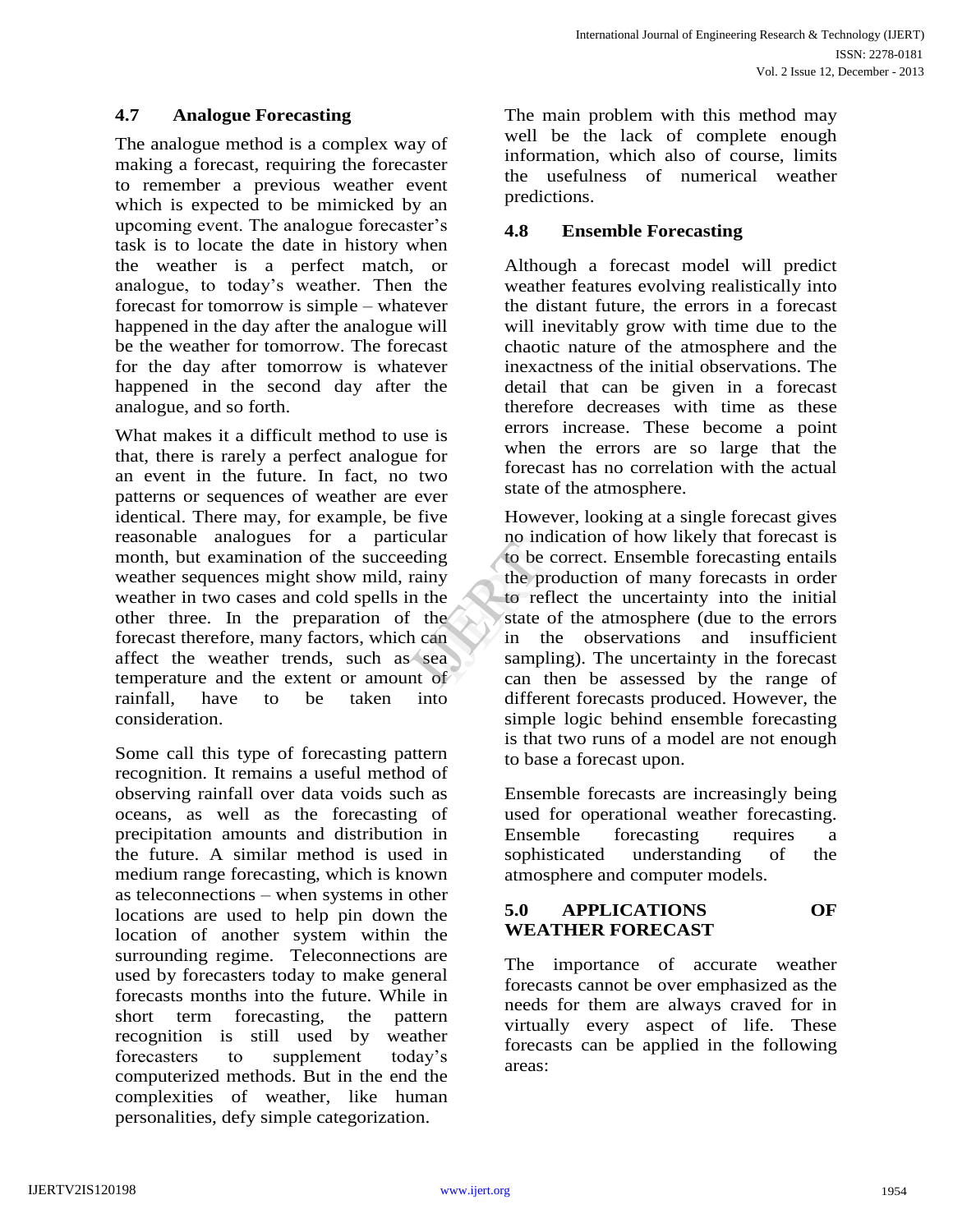## **5.1 Severe weather alerts and advisories**

A major part of modern weather forecasting is the severe weather alerts and advisories, which the national weather services issue in the case that severe or hazardous weather is expected. This is done to protect life and property. Some of the most commonly known severe weather advisories are the severe thunderstorm and tornado warnings, as well as the recent warnings about areas that are prone to flood in some part of Nigeria by the National Meteorological Agency. Other forms of these advisories include winter weather, high wind, flood, tropical cyclone, and fog. Severe weather advisories and alerts are broadcast through the media, including radio, using emergency systems as the Emergency Alert System, which break into regular programming.

# **5.2 Air Traffic**

Because the aviation industry is especially sensitive to the weather, accurate weather forecasting is essential considering the fact that a greater number of plane crashes recorded the world over have weather related causes. Just as turbulence and icing are significant in flight hazards, thunderstorms are a major problem for all aircrafts because of severe turbulence due to their updrafts and outflow boundaries, icing due to the heavy precipitation, as well as large hail, strong winds, and lightening, all of which can cause severe damage to an aircrafts in-flight. Volcanic ash is also a significant problem for aviation, as aircrafts can lose engine power with ash clouds. On a day-to-day basis, airliners are routed to take advantage of the jet stream tailwind to improve fuel efficiency. Aircrews are briefed prior to takeoff on the conditions to expect enroute and at their destination. Additionally, airports often change which runway is being used to take advantage of a headwind. This reduces the distance

required for takeoff, and to eliminate potential crosswinds.

# **5.3 Marine**

Commercial and recreational use of waterways can be limited significantly by wind direction and speed, wave periodicity and heights, tides, and precipitation. These factors can each influence the safety of marine transit. Consequently, a variety of codes have been established to efficiently transmit detailed marine weather forecasts to vessel pilots through radio, for example the MAFOR (Marine forecast).

# **5.4 Agriculture**

Farmers rely on weather forecasts to decide what work to do on any particular day. For example, drying hay is only feasible in dry weather. Prolonged periods of dryness can ruin cotton, wheat, and corn crops. While crops can be ruined by drought, their dried remains can be used as a cattle feed substitute in the form of silage. Frosts and freezes play havoc with crops both during the spring and fall. For example, peach tree in full bloom can have their potential peach crop decimated by a spring freeze. Orange groves can suffer significant damage during frosts and freezes, regardless of their timing. rational crops. V<br>
drought,<br>
a cattle<br>
silage. F<br>
crops bo<br>
example,<br>
act<br>
her pot

# **5.5 Utility companies**

Electricity and gas companies rely on weather forecasts to anticipate demand, which can be strongly affected by the weather. They use the quantity termed the degree-day to determine how strong of a use there will be for heating (heating degree day) or cooling (cooling degree day). These quantities are based on a daily average temperature of  $65^{\circ}F$   $(18^{\circ}C)$ . Cooler temperatures force heating degreedays (one per degree Fahrenheit), while warmer temperatures force cooling degreedays. In winter, severe cold weather can cause a surge in demand as people turn up their heating. Similarly, in summer or dry season a surge in demand can be linked with the increased use of air conditioning